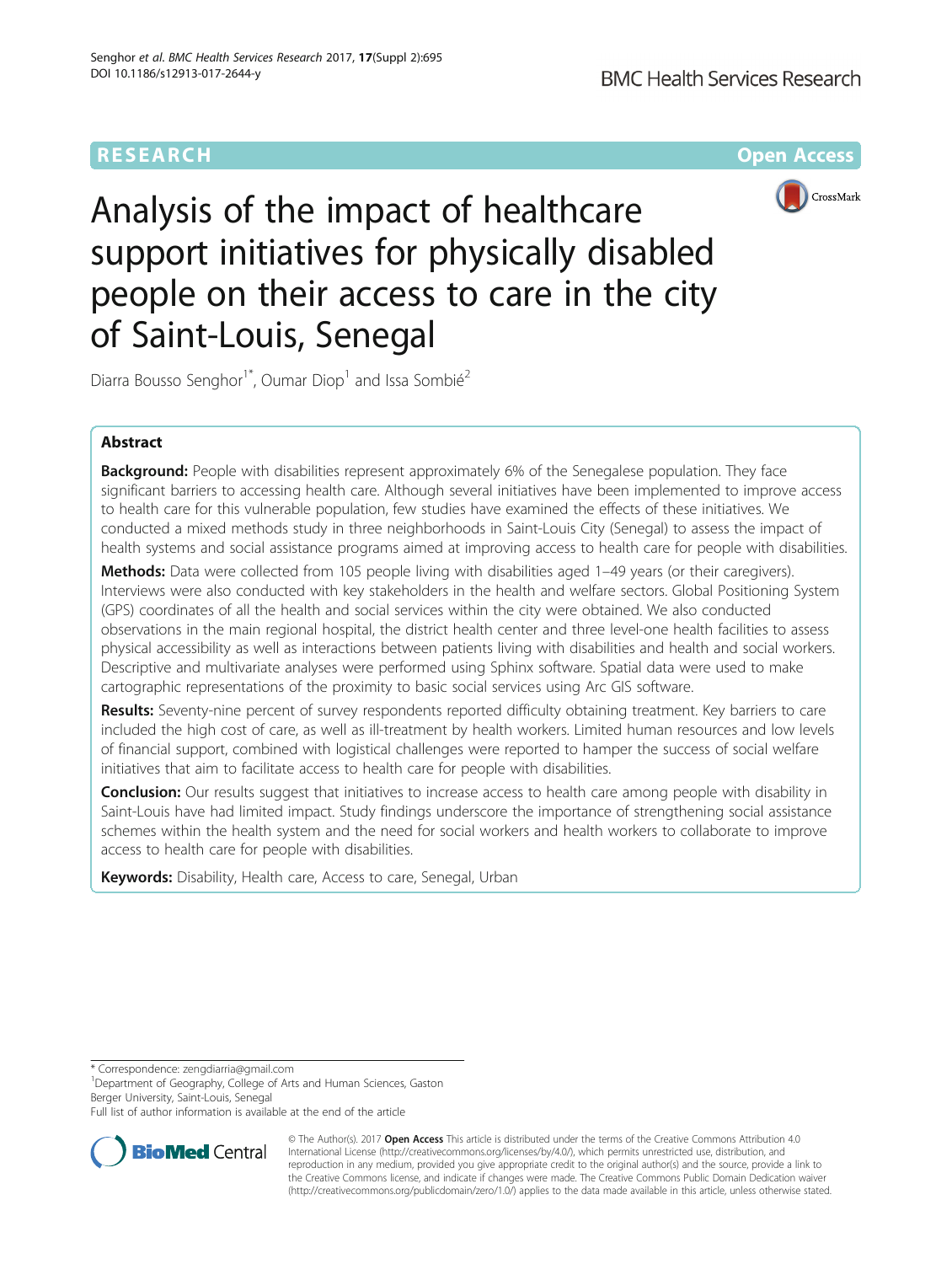# Background

People with disabilities (PWD) represent approximately 6% of the Senegalese population. They face significant barriers to accessing health care services. According to Handicap International [\[1](#page-7-0)], majority of PWD in Senegal live in poverty and are unable to meet their health care needs. The inadequate number and unequal distribution of health care facilities and the near absence of social welfare programs further limit PWD's access to health care [[1\]](#page-7-0). Several health systems and social assistance initiatives have been implemented in the country to improve access to health care for PWD. For example, the national policy on universal health coverage implemented in September 2013 includes an extension of social protection programs (health insurance schemes and free care) to vulnerable groups including PWD. Further, the Social Guidance Law implemented in October 2012 extends access to health care for PWD without medical insurance by covering health care fees, orthopedic equipment, hearing aids and necessary technical aids. However, several years after the launching of these initiatives, PWD in Saint-Louis City continue to face significant barriers to accessing health care.

Gueye and Seck [[2](#page-7-0)] suggest that the human resources for health crisis, as well as limited material and financial resources hamper the availability of quality health care, particularly for PWD. Further, dissatisfaction with the quality of care [\[3\]](#page-7-0), poor treatment by health care providers [[3, 4](#page-7-0)], unequal distribution of health care structures and health personnel [[5](#page-7-0), [6\]](#page-7-0), as well as the lack of training for health care providers [[7](#page-7-0)–[9](#page-7-0)] limit both physical and social access to care for all, but more so for PWD.

Improving health care access for PWD is complex because it requires inputs from multiple sectors [\[10\]](#page-7-0). For example, studies conducted in France reveal that the lack of information on medico-social devices, limited time for consultation, and poor coordination between actors in the health sector and those in the social assistance sector hamper the provision of adequate health care for patients living with disability in urban areas [\[11\]](#page-7-0). Further, effective support of PWD is limited by perceptions that disabilities are a consequence of personal deficiencies and not a product of failure of the Senegalese society and environment [[12](#page-7-0)]. As a result of these perceptions, decision-makers may fail to provide the equipment and resources needed for health, orthopedic and social services to adequately care for people with disabilities. Limited awareness of existing initiatives aimed at supporting PWD also limits the use of services [\[1\]](#page-7-0).

Although existing studies provide useful information about the factors that may limit PWD's access to health care, they do not examine the effects of recent initiatives aimed at improving access to care for PWD. In this study, we used mixed methods to evaluate the impact of initiatives aimed at increasing access to health care for PWD in Saint-Louis, Senegal. We also assessed factors that may hinder the success of these initiatives.

# **Methods**

### Study setting

The study was conducted between September 2015 and September 2016 in Saint-Louis City, the capital of the Saint-Louis Region (Fig. [1](#page-2-0)). The city covers an area of 4579 ha and is subdivided into 33 neighborhoods with 203,881 inhabitants [[13](#page-7-0)]. The city is part of the health district of Saint-Louis. Most of the district's health infrastructure is concentrated in the city, which hosts 13 out of the 18 health stations in the district as well as the Saint-Louis Regional Hospital. The city also houses the department of social action as well as three centers for promotion and social reintegration that provide various social services.

We purposively selected three neighborhoods in Saint-Louis City: the Langue de Barbarie, the suburb of Sor, and the peri-urban neighborhood of Bango. The downtown area, which mainly comprises commercial or administrative offices, was excluded. The selected neighborhoods reflect varying characteristics in terms of location in the city, the types of roads (paved, unpaved, winding, etc.), the proximity to health services, and structures for social care, including access for PWD.

### Sampling

In each neighborhood, we identified all people living with physical disabilities (motor, visual and albinism) who were aged 50 years or younger. We excluded people with mental or sensory disabilities that would limit their ability to participate in the survey. Because of the significant association between old age and disability [\[13](#page-7-0)], we excluded respondents older than 50 years. We also conducted key informant interviews with five health workers (an orthopedist, a physiotherapist, an ophthalmologist, a gynecologist and a general practitioner), four social workers (two in the hospital and two in the department of social work), and two mutual health insurance staff.

### Data collection procedures and tools

Survey data were collected via face-to-face interviews using a questionnaire with open- and close-ended questions. For children with disabilities, we interviewed one of their caregivers (mostly mothers and a few fathers and grandmothers). The questionnaire elicited information on participants' socio-demographic characteristics; socio-economic status; mobility; care needs; use of health care (frequency, types, place); cost of care; possession of an equal opportunities card (EOC)—an identity card that provides PWD certain privileges and support in accessing healthcare, employment, training and other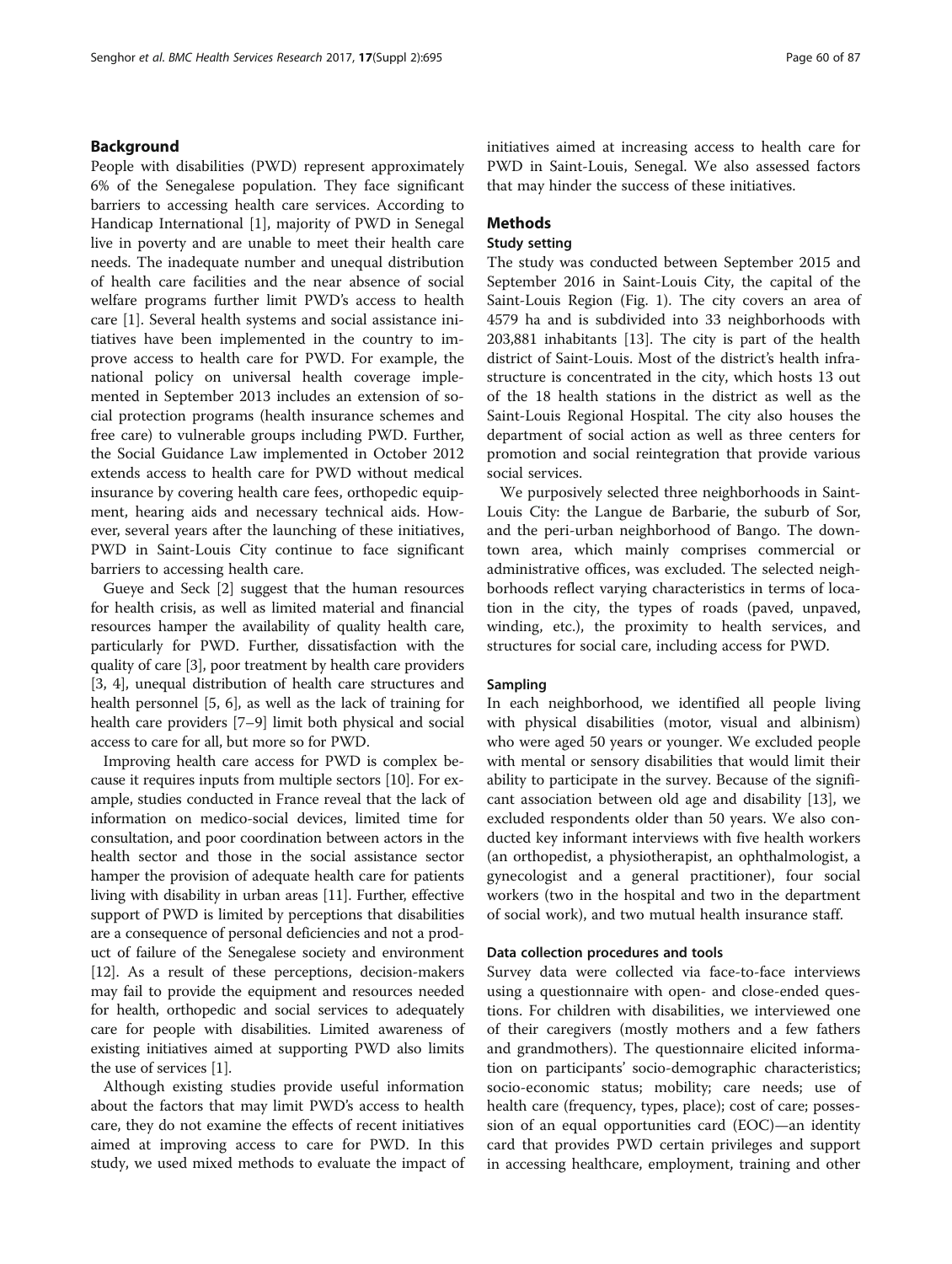<span id="page-2-0"></span>

public services; access to social assistance; access to information; as well as perceptions of the quality of health care including reception, relationships with health personnel, and satisfaction of care needs. Interviews were conducted in the respondents' homes.

Qualitative data were collected using a semi-structured interview guide that elicited information on barriers to health care among PWD and perceptions of the implementation of initiatives that aim to improve access to health care for PWD. We also conducted observations in the main regional hospital, the district health center and three level-one health facilities to assess physical accessibility as well as interactions between patients living with disabilities and health and social workers. Finally, we collected Global Positioning System (GPS) coordinates of all the health and social services in the city.

# Ethical considerations

Ethical approval for this study was granted by the Commission of the Doctoral School of Human Sciences and Society at the Gaston Berger University, Saint-Louis. All participants were briefed about the objectives of the study, the benefits and risks of participation, and the precautions taken to ensure confidentiality. All participants consented to participation in the study.

# Analysis

The survey data were analyzed using Sphinx software. We computed descriptive statistics aggregated by location. Spatial data were analyzed using Arc GIS software to generate maps illustrating the geographical distribution of health care and social assistance services. Qualitative data were transcribed and coded into themes capturing the key domains of interest.

# Results

## Participants

The survey sample comprised 105 persons with disabilities, 49 (47%) of whom were female. Their ages ranged from 1 to 49 years. The sample included 34 children who were aged 16 years or younger and dependent on a parent or guardian.

### Access to health care

### Domains of health care access for people with disabilities

Survey respondents underscored the significant challenges faced by PWD in Saint-Louis in accessing health care. These challenges were not only related to physical and financial accessibility, but also to social or relational accessibility. Table [1](#page-3-0) summarizes survey respondents' ratings of various domains of health care accessibility.

Twenty-eight percent of survey respondents reported that the distance to health care facilities (physical access) was not acceptable at all. Analysis of the spatial data showed that majority of inhabitants lived less than 1 km from a health facility or social assistance provider, on average. However, there were significant variations based on location with distances to service providers exceeding three kilometers in the southern and eastern parts of the city. Welfare or social assistance services were located much further than health facilities (Fig. [2](#page-3-0)) with distances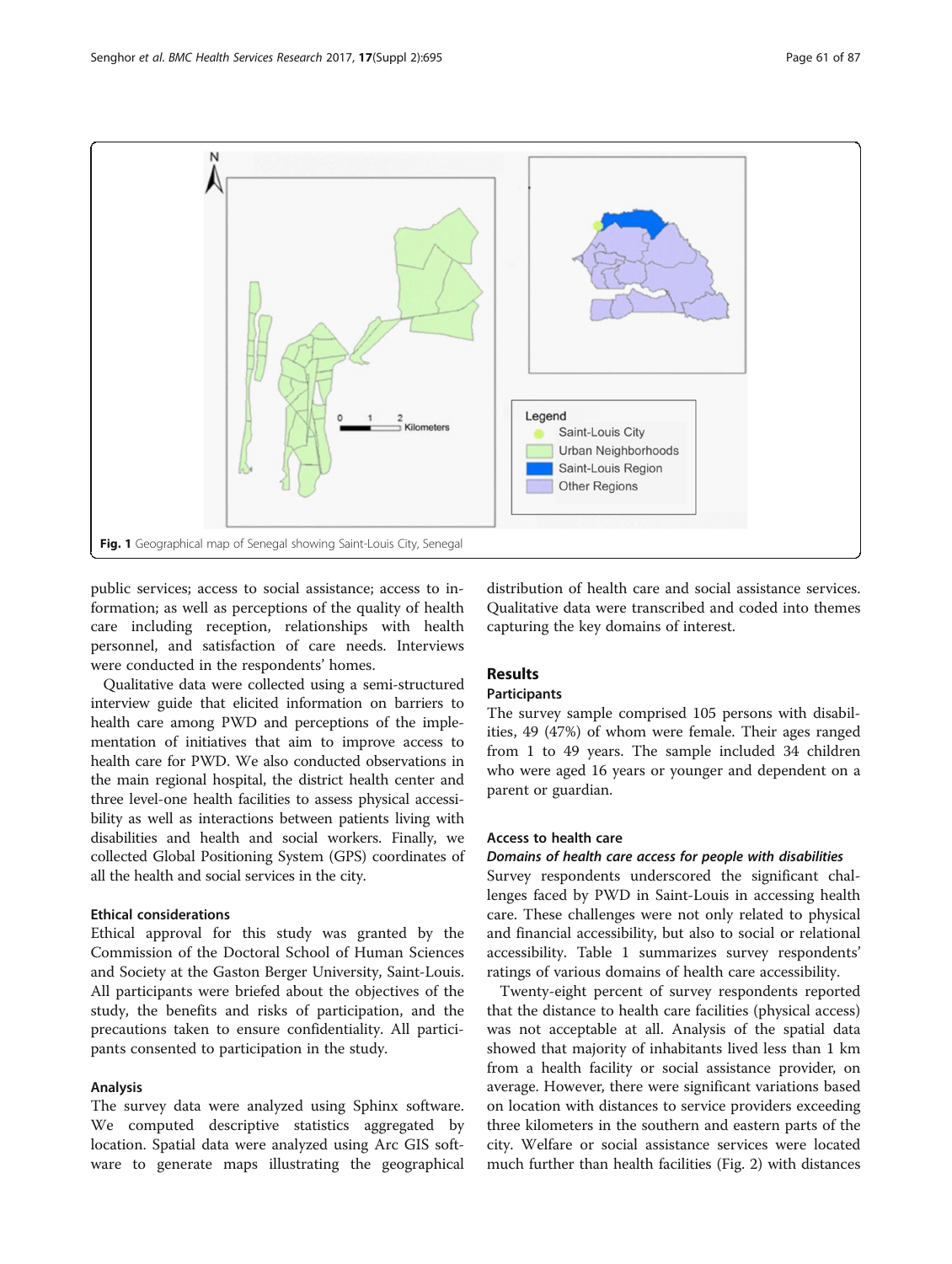<span id="page-3-0"></span>Table 1 Participants' ratings of key domains of health care access  $(N = 105)$ 

| Domains of health<br>care access                         | Acceptability |          |          |      |       |  |
|----------------------------------------------------------|---------------|----------|----------|------|-------|--|
|                                                          | Not at all    | Somewhat | Moderate | Very | Total |  |
| Proximity to a<br>health care facility                   | 28%           | 19%      | 30%      | 23%  | 100%  |  |
| Cost of health care                                      | 53%           | 9%       | 27%      | 11%  | 100%  |  |
| Reception at<br>health facility                          | 48%           | 11%      | 20%      | 21%  | 100%  |  |
| Quality of interactions<br>with health care<br>providers | 35%           | 28%      | 23%      | 14%  | 100%  |  |

exceeding 1 km in most parts of the city and more than four kilometers in some parts of the city.

Based on the responses to open-ended questions in the survey, physical accessibility was hindered by the lack of adaptive infrastructure (e.g., elevators) and devices to facilitate mobility; the lack of specialized care in many facilities, which forced patients to seek care in better-equipped facilities that were further away; and the lack of adequate means of transport, especially public transport. For example, one 46-year-old man living in Bango noted that he sometimes had to wait for long durations (even up to 2 hours) before finding a taxi

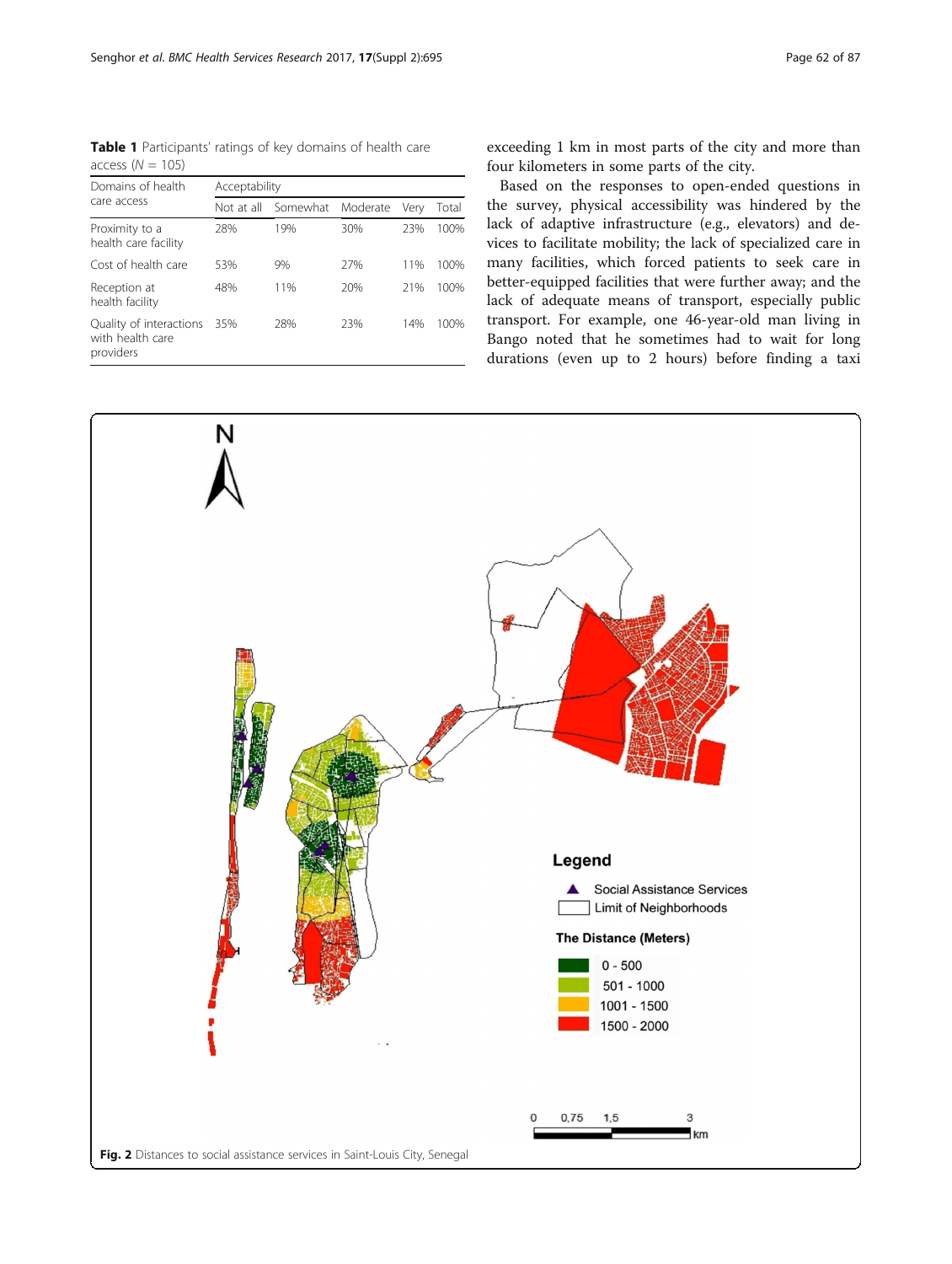operator who was willing to carry him. A 39-year-old woman living in the same neighborhood recounted her difficulties visiting a gynecologist noting:

I could not reach the office of the gynecologist because it is located upstairs. I was dependent on the agents at the reception who were to carry me and help me go up and down; that is very humiliating for a woman. Not to mention that they expect me to motivate them by giving them some money.

Physical accessibility was also a challenge for caregivers. One parent reported that he experienced health problems because of having to carry his child around. A young woman with severe motor disabilities also stated, "It is difficult for my mother to take me to the health department with my wheelchair because she is old and the ways are not adapted."

As shown in Table [1](#page-3-0), 53% of survey respondents reported that the cost of health care was not acceptable at all, while only 11% reported that the cost of health care was acceptable. Survey respondents noted that PWD face significant challenges accessing health care due to their limited financial resources and the lack of strong social assistance programs to enable them meet health care costs. Few of the PWD surveyed had a source of income and among those who did, wages were typically low. Further, only 19% of all survey respondents had medical insurance cover as the majority of those employed were working in the informal sector. Survey respondents recounted experiences of being denied care because they lacked money to pay for services. For example, a woman whose 9-year-old son had cerebral palsy described how she was denied care because she did not have money to pay. She explained that she had to wait for more than an hour at the entrance with the child on her back and eventually returned home without receiving any care. Others noted that they were forced to beg for money or take loans to pay for health services. Many survey respondents also reported that they were unable to purchase prescribed medication due to the high cost of medicines.

On the social and relational level, nearly half of the survey respondents (48%) reported that the reception they received in the health facility was not acceptable at all, while about a third (35%) rated the quality of interactions with healthcare professionals similarly. Many respondents reported unwelcoming reception while others stated that they were not adequately informed and oriented about where services were offered and hence spent time looking around for the right service location. Survey respondents also highlighted long waiting times and reported that they were occasionally denied priority, despite having an EOC, which grants

### Health care utilization

Sixty-six percent of PWD had sought care for their most recent illness. Table [2](#page-5-0) summarizes the proportion of PWD seeking care in a health facility for their most recent illness by ratings of key domains of health care access. Only 55% of PWD who rated their proximity to health facilities as not acceptable at all sought care in a health facility for their most recent illness compared to 75%, 72% and 68% of those who rated their proximity to a health care facility as somewhat, moderately, or very acceptable, respectively. Similar differences were observed for the other domains of access with a smaller proportion of PWD who viewed each aspect of access unfavorably reporting that they sought care in a health facility compared to those rating the domain favorably. Overall, 53% PWD reported that they had to seek alternative care options because of the challenges faced in accessing health care services (not shown).

The narratives from PWD and their caregivers suggested that the challenges they faced in accessing health care resulted in some of them choosing not to seek care. Others reported that they instead sought medication from pharmacies—a cheaper and often more accommodative alternative. The use of pharmacies was highlighted by one participant who stated, "I preferred to go to the pharmacy, which is near my house, there I was given credit for some of the medicines, because I did not have enough money and I was afraid that at the health center the costs would be expensive." Similarly, a mother of two children with cerebral palsy stated, "They both had the flu and I did not have enough money to take them to the hospital so I went to the pharmacy to buy a syrup for them."

With respect to social or relational accessibility, some respondents stated that previous negative experiences made them unwilling to seek care in health facilities, one PWD, for example, stated, "One day, I was very ill but I did not have any money. I went to the health center, I asked to be exempted from my care at the social worker level. The exemption was granted to me but it was followed by vexing reproaches. So I vowed to give up health care."

# People living with disabilities' perceptions about initiatives to improve their access to health care

Majority of PWD or their caregivers felt that many of the initiatives aimed at improving PWD's access to health care were unsatisfactory and argued that if the social assistance system was well-functioning they would not have challenges accessing health care. Narratives from survey respondents revealed multiple reasons for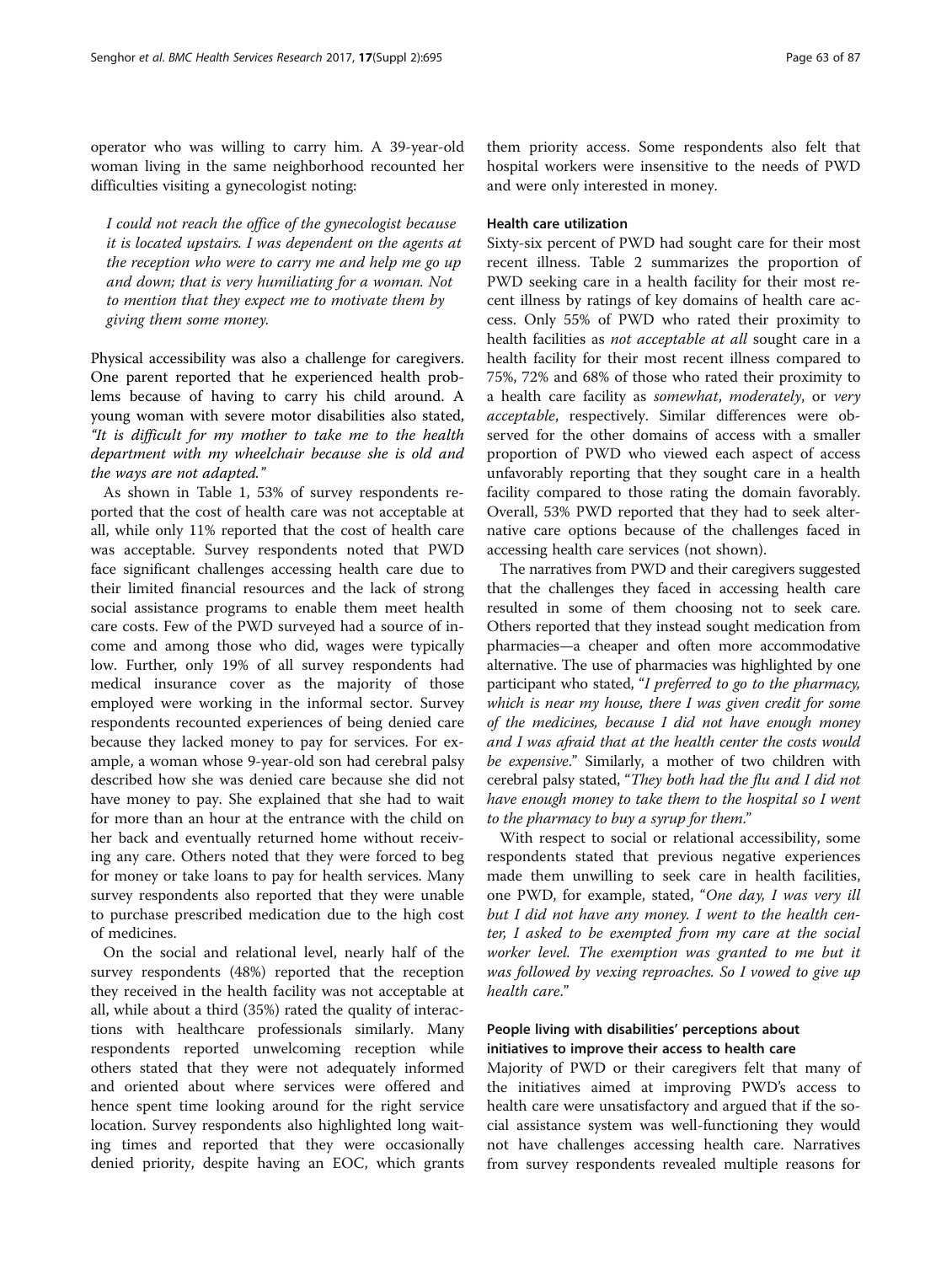| Domains of health care access                      | Acceptability rating | Care sought for most recent illness |                       |  |
|----------------------------------------------------|----------------------|-------------------------------------|-----------------------|--|
|                                                    |                      | Yes<br>$n = 69$                     | <b>No</b><br>$n = 36$ |  |
| Proximity to a health care facility                | Not at all           | 55%                                 | 45%                   |  |
|                                                    | Somewhat             | 75%                                 | 25%                   |  |
|                                                    | Moderate             | 72%                                 | 28%                   |  |
|                                                    | Very                 | 68%                                 | 32%                   |  |
| Cost of health care                                | Not at all           | 63%                                 | 37%                   |  |
|                                                    | Somewhat             | 66%                                 | 34%                   |  |
|                                                    | Moderate             | 72%                                 | 28%                   |  |
|                                                    | Very                 | 75%                                 | 25%                   |  |
| Reception at health facility                       | Not at all           | 54%                                 | 46%                   |  |
|                                                    | Somewhat             | 46%                                 | 54%                   |  |
|                                                    | Moderate             | 88%                                 | 12%                   |  |
|                                                    | Very                 | 74%                                 |                       |  |
| Quality of interactions with health care providers | Not at all           | 62%                                 | 26%                   |  |
|                                                    | Somewhat             | 85%                                 | 15%                   |  |
|                                                    | Moderate             | 87%                                 | 13%                   |  |
|                                                    | Very                 | 100%                                | 0%                    |  |

<span id="page-5-0"></span>Table 2 Proportion of survey respondents seeking care in a health facility for most recent illness by ratings of key domains of health care access  $(N = 105)$ 

poor implementation and low effectiveness of the initiatives. One respondent alluded to limited funding and bureaucratic processes stating, "When we apply to the social service, the procedure is slow and often without results. According to them, these structures have no resources and are there only for the sake of being there." These sentiments were echoed by another respondent who stated, "At the hospital the social worker imposes on us tiring procedures that do not lead to anything."

Limited awareness of and publicity around existing services were also highlighted as reasons for the low effectiveness of the programs. We observed that 51% of survey respondents either did not know that these initiatives existed, did not understand their purpose, or had not used the services. According to one respondent who was a member of an association of PWD, there were no initiatives to inform PWD about the rights and benefits granted to those possessing an EOC.

Access to services was also perceived to be based on personal relationships with social workers. Other survey respondents also felt that the shortcomings of these initiatives were mainly because the people chosen to represent PWD were only concerned with their own interests and did not push for decision-makers to respect commitments made to PWD. As a 32-year-old man living in Langue de Barbarie noted, "Everyone is looking after [their own] interests that is why decision-makers do not consider us seriously."

Survey respondents also noted that the delivery of services did not take into account the needs of PWD. One respondent for example stated, "We were not involved to find out what we really needed. They have taken these initiatives for the sake of taking it but not to really solve our problems." Others noted that social service offices in hospitals were located upstairs making it difficult for PWD to access these services. As one survey respondent suggested, "It is a strategy to discourage us because they do not want to receive many requests."

# Key informants' perceptions about initiatives to improve access to health care for people living with disabilities

Key informants acknowledged that the initiatives aimed at improving PWD's access to health care had multiple shortcomings. First, health workers reported that the government had not put in place adequate systems to enable health facilities meet PWD's needs. The health workers noted for example that the absence of a reimbursement agreement with the government meant that health facilities were unwilling to provide free care to patients with an EOC. As a result, they argued that many of the difficulties experienced by patients with disabilities at the health facility level were related to PWD's inability to pay for services. Relatedly, key informants also indicated that while the government was committed to facilitating the registration of PWD in health insurance programs, the financial support was insufficient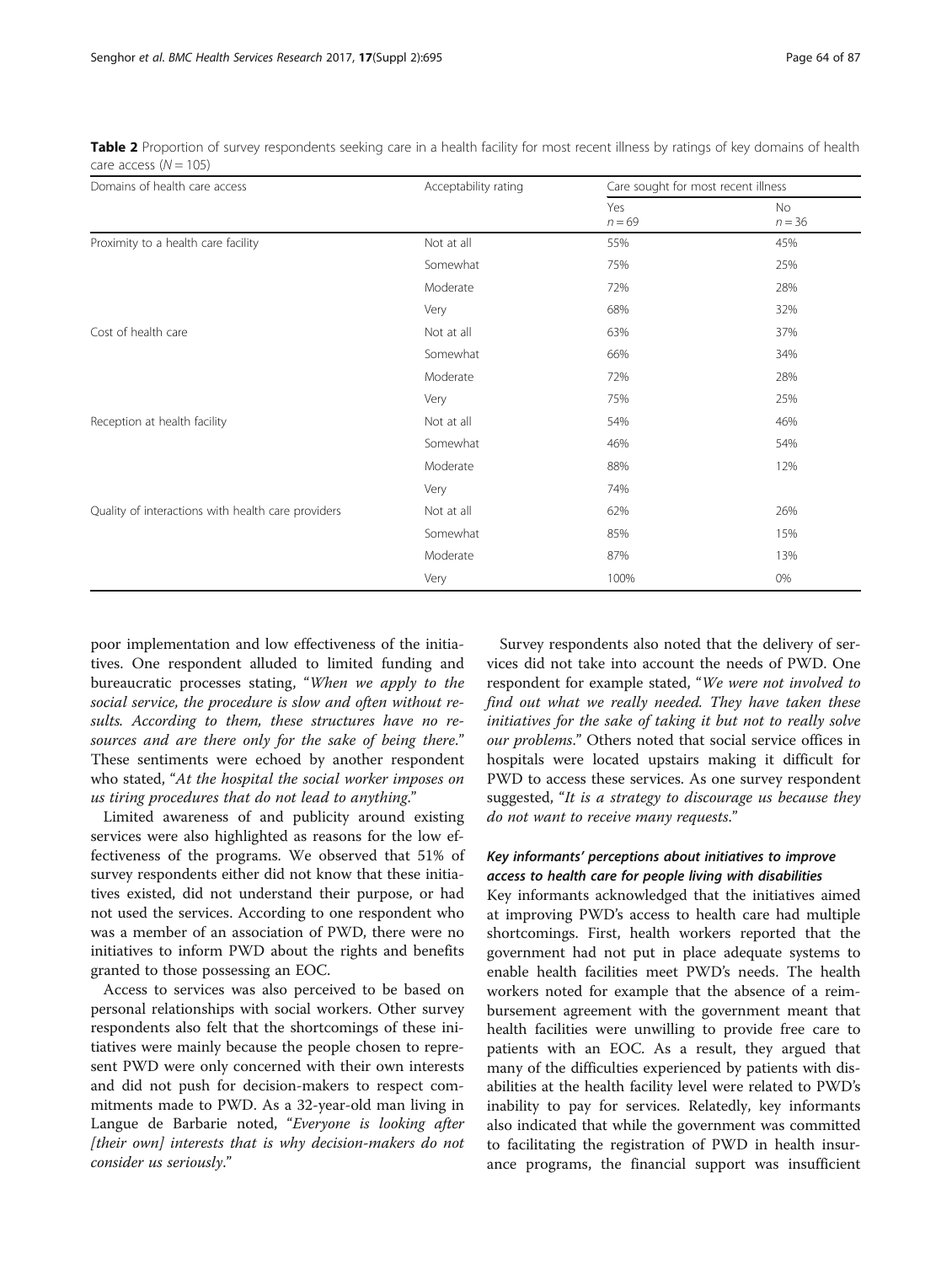With respect to PWD's perceptions of health workers' negative attitudes, health care workers noted that some patients were unaware of the operating realities of the hospital and expected more than health workers were able to offer them, while other patients were prejudiced against health workers. They also noted that their heavy workloads affected their interactions with patients and acknowledged that a few staff lacked awareness or experience handling patients with disabilities. Observations in some of the health facilities showed that health workers were often overwhelmed by the large number of patients waiting for them. As a result, consultation times were often short, which was frustrating for some patients. Further, we observed that PWD were rarely given priority when there were many patients.

Health workers also highlighted the lack of support from facility administrators as a challenge. Specifically, they commented on the inadequacy of equipment adapted to PWD and linked this to the unwillingness of facility administrators to invest in infrastructural changes given the relatively small number of patients with disabilities. For example, one worker noted that in 4 months only three women with motor disabilities had delivered a child in the hospital. Another health worker who was stationed in an orthopedic unit explained that hospital administrators viewed this unit as a "costly and unprofitable service", which meant that few resources were allocated to it and that the unit suffered from a shortage of skilled staff.

Social workers also noted that the lack of resources impeded the delivery of social assistance programs. For example, they stated that the social assistance system had a very tight budget and the lack of logistical and human resources made it difficult for them to adequately provide services. One social worker in a hospital further explained that their low budgetary capacity did not allow them to grant exemptions, which were in his opinion a "luxury". Social workers also noted that their awareness of the limitations of the services also led them not to inform PWD about services offered.

Finally, regarding delays in the allocation of the equal opportunity cards, social workers highlighted the limited geographical spread of social assistance offices, which made it difficult for PWD to obtain the cards. They further noted that the filing process was delayed by agents' limited ability to communicate with people living with sensory disabilities. They explained that people with such disabilities were often asked to return at another time if a translator was not available or advised to return

# **Discussion**

In this study, we assessed the impact of programs aimed at increasing access to health care for PWD in Saint-Louis, Senegal and investigated the factors that may hinder the success of these initiatives. We found that PWD in Saint-Louis City have limited access to care despite the programs implemented to facilitate access. The most important factors impeding access were the cost of care, physical inaccessibility, and poor relationships with health workers. The significance of financial barriers to health care access mirrors findings in other studies. For example, Gobbers [\[14\]](#page-7-0) has demonstrated that the availability of financial resources is a key factor in the utilization of health services. Similarly, Gulliford [[15](#page-7-0)] notes that financial and physical accessibility, as well as acceptability of care influence the use of health care services, even in cities with abundant supply. Pichetti [[16](#page-7-0)] further suggests that limited health utilization among PWD is attributable to their disadvantaged social situation. According to Handicap International [[1\]](#page-7-0), majority of Senegalese PWD live in poverty and are unable to meet their health care needs. These results suggest that need to strengthen and expand social assistance programs so that PWD, especially those with limited resources, can access health care.

Similar to other studies [[3, 4\]](#page-7-0), we found that poor relationships between health care, social workers and patients with disability resulted in some PWD opting not to seek care. In their study in five capitals of West Africa, Jaffré and Olivier de Sardan [\[3\]](#page-7-0) also found that patients with disability were often poorly treated by health workers. Similarly, Gruénais [[4\]](#page-7-0) reported a lack of consideration of patients with disabilities among health personnel in public health facilities in sub-Saharan Africa. These findings underscore the importance of strengthening the capacities of health personnel and social workers to respond to the needs of PWD and providing an enabling environment for these professionals to deliver quality care.

Although several initiatives have been developed to support PWD's access to health care in Senegal, our results suggest that the implementation of these initiatives is limited by a range of factors that cut across multiple sectors. These include a weak social welfare system coupled with limited budgets, human resource constraints, and the lack of adequate facilities. Josse [[10](#page-7-0)] reports that a multi-sectoral approach is necessary to enable PWD to benefit from preventive and curative